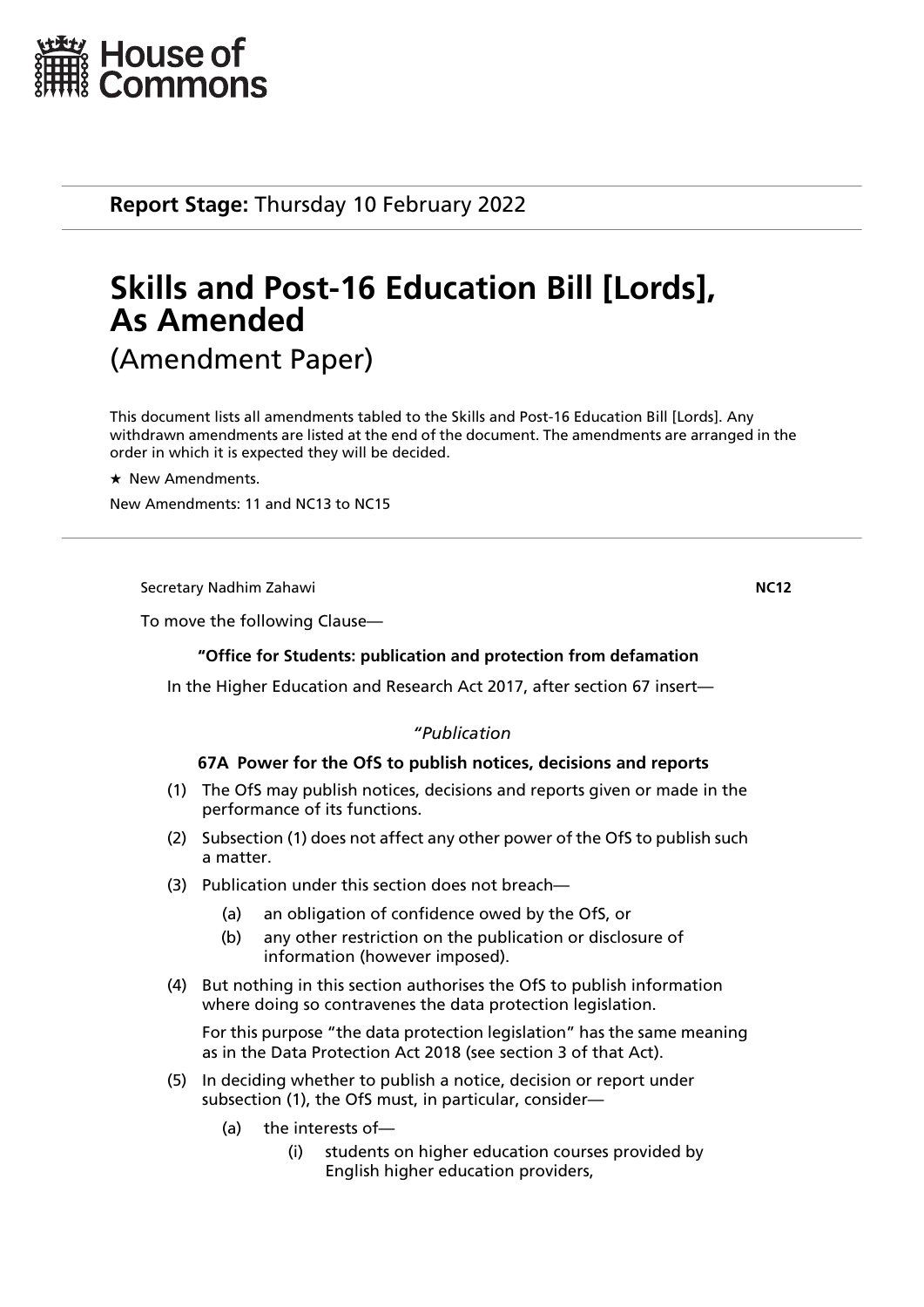- (ii) people thinking about undertaking, or who have undertaken, such courses, and
- (iii) English higher education providers,
- (b) the need for excluding from publication, so far as practicable, any information which relates to the affairs of a particular body or individual, where publication of that information would or might, in the opinion of the OfS, seriously and prejudicially affect the interests of that body or individual, and
- (c) the public interest.
- (6) For the purposes of this section and sections 67B and 67C—
	- (a) a reference to a decision includes a reference to the reasons for it, and
	- (b) any decision made in the course of exercising, or for the purposes of enabling the OfS to exercise, any of the OfS's functions (including making any other decision) is made "in the performance of its functions".

# **67B Publication of decision to conduct or terminate investigation**

- (1) This section applies where under section 67A(1) the OfS publishes a decision to conduct an investigation.
- (2) If the publication identifies a higher education provider or other body or individual whose activities are being, or to be, investigated, and—
	- (a) the OfS terminates the investigation without making any finding, or
	- (b) the findings of the investigation, so far as they relate to the higher education provider, body or individual, do not result in the OfS taking any further action,

the OfS must publish a notice stating that fact.

- (3) Section 67C does not apply to the publication of the decision to conduct the investigation to the extent that it includes information other than—
	- (a) a statement of the OfS's decision to conduct the investigation,
	- (b) a summary of the matter being, or to be, investigated, and
	- (c) a reference to the identity of any higher education provider or other body or individual whose activities are being, or to be, investigated.
- (4) See section 67A(6) for the meaning of references to decisions.

# *Defamation*

# **67C Protection from defamation claims**

(1) For the purposes of the law of defamation, publication by the OfS of any notice, decision or report given or made in the performance of its functions is privileged unless the publication is shown to have been made with malice.

This is subject to section 67B.

(2) See section 67A(6) for the meaning of references to decisions.""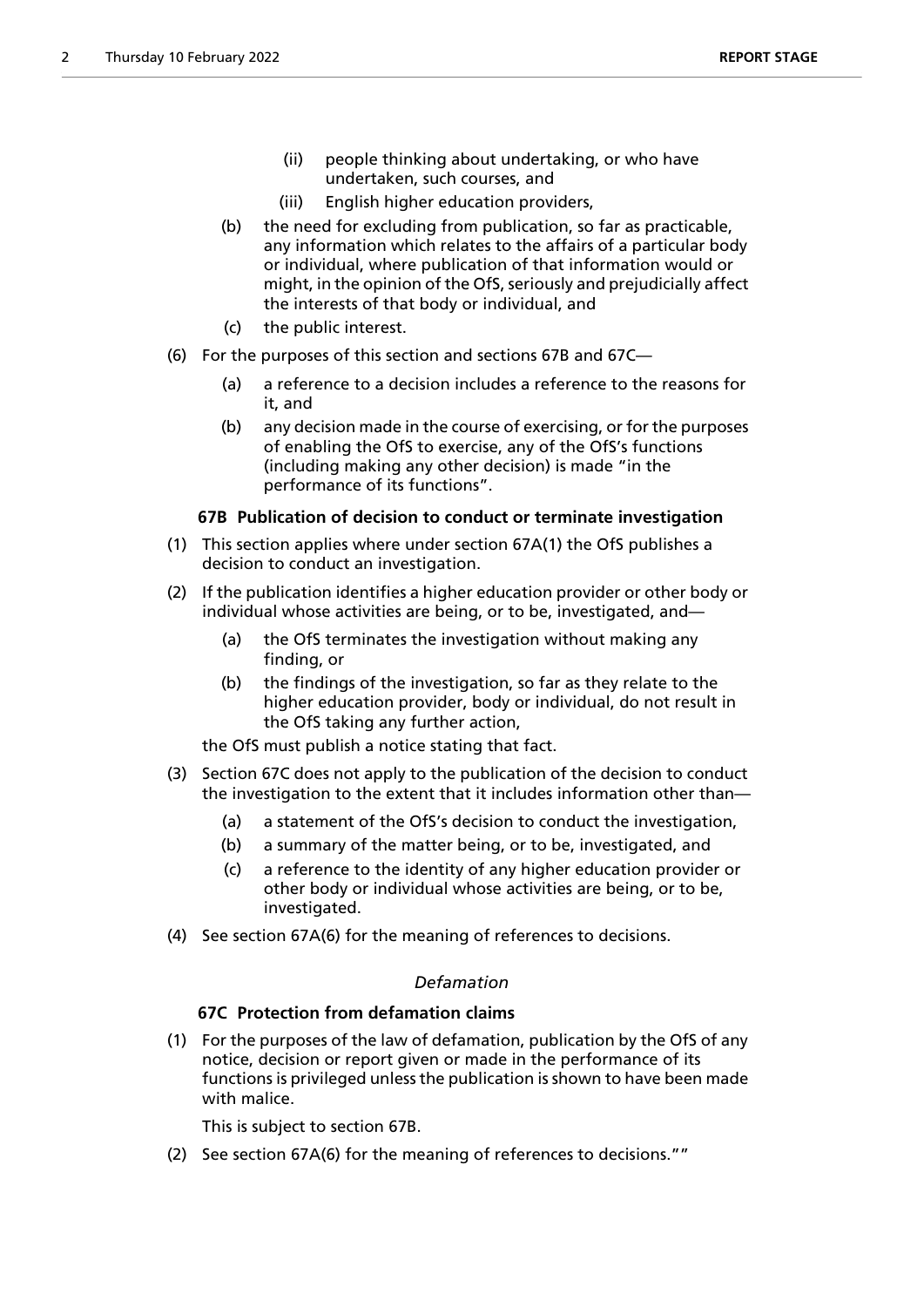#### **Member's explanatory statement**

This new clause amends the Higher Education and Research Act 2017 so as to confer publication powers on the Office for Students and provide it with protection from defamation claims.

Robert Halfon **NC1** Kim Johnson Ian Mearns Tom Hunt Brendan Clarke-Smith Miriam Cates<br>Bob Blackman Bob Blackman Derek Thomas Gordon Henderson Wera Hobhouse Christian Wakeford<br>
Chris Green Christian Olau Paul Maynard Steve McCabe Sir Peter Bottomley San Carden<br>1991 - Sarah Chammer Sarah Chammer Sarah Chammer Sarah Chammer Sarah Chammer Sarah Chammer Sarah Chammer Sarah Munira Wilson

Mony Lloyd **Sarah Champion**<br>
Lee Anderson Lee Anderson

Dr Matthew Offord

To move the following Clause—

# **"Apprenticeships for prisoners**

 Notwithstanding any other statutory provision, prisoners in English prisons may participate in approved English apprenticeships, as defined by section A1 of the Apprenticeships, Skills, Children and Learning Act 2009."

#### **Member's explanatory statement**

The aim of this new clause is to ensure that prisoners can start Apprenticeships while they are serving their sentence.

Robert Halfon **NC2** Peter Aldous Bob Blackman Derek Thomas Gordon Henderson Wera Hobhouse Christian Wakeford **Miriam Cates** Sarah Olney<br>
Paul Maynard **Miriam Cates Sir Peter Bottomley** Dan Carden Paul Maynard Sir Peter Bottomley Dan Carden Munira Wilson

Tony Lloyd **Sarah Champion**<br>Lee Anderson

To move the following Clause—

#### **"Provision of opportunities for education and skills development**

- (1) Any person of any age has the right to free education on an approved course up to Level 3 supplied by an approved provider of further or technical education, if he or she has not already studied at that level.
- (2) Any approved provider must receive automatic in-year funding for any student covered by subsection (1), and supported by the Adult Education Budget, at a tariff rate set by the Secretary of State.
- (3) Any employer receiving apprenticeship funding must spend at least two thirds of that funding on people who begin apprenticeships at Levels 2 and 3 before the age of 25."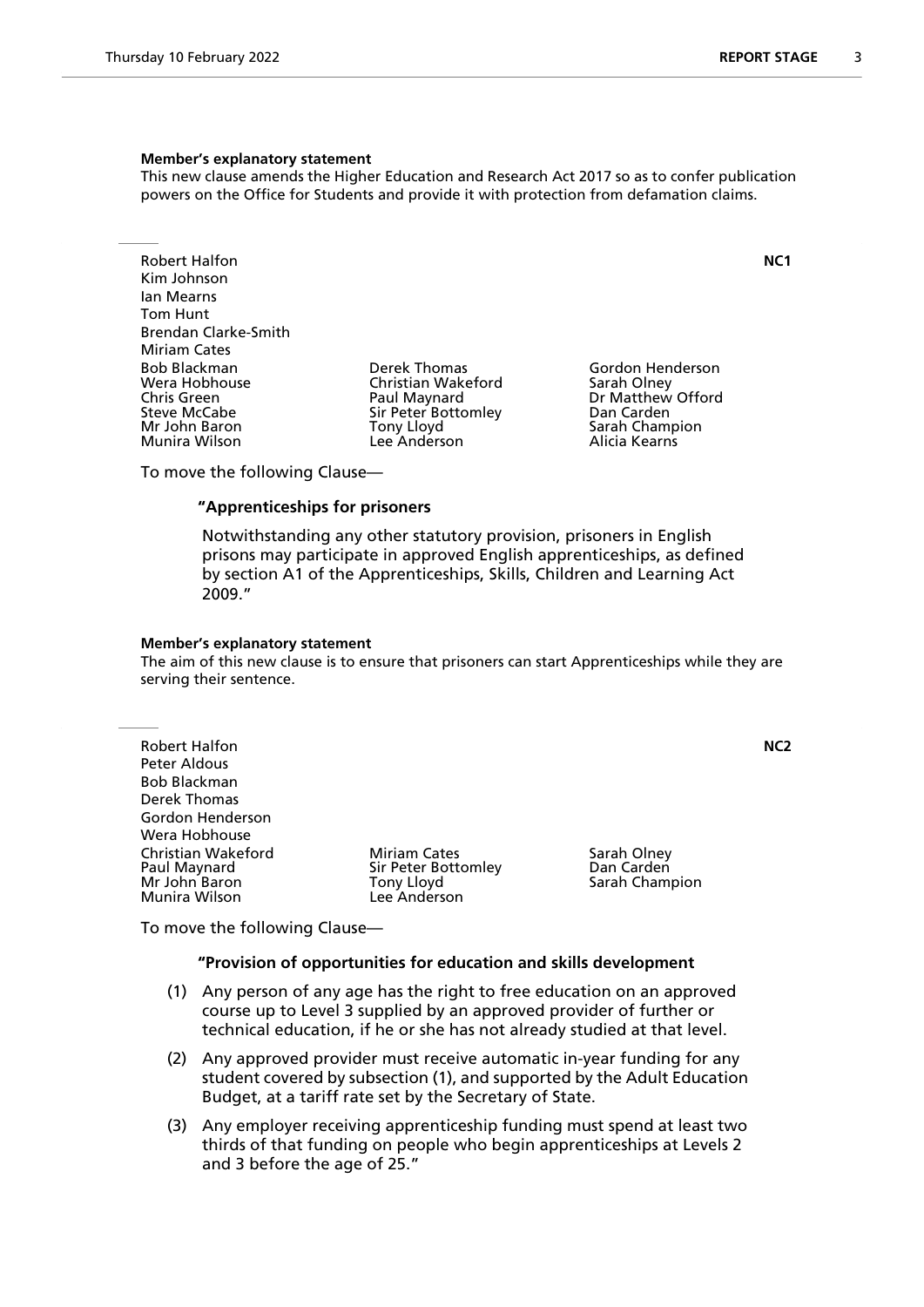#### **Member's explanatory statement**

This new clause would provide for education and skills development up to a Level 3 qualification for any person of any age supplied by an approved provider if they have not already studied at that level.

Robert Halfon **NC3** Bob Blackman Derek Thomas Gordon Henderson Wera Hobhouse Christian Wakeford Peter Aldous **Miriam Cates** Sarah Olney<br>
Chris Green **Sarah Olney Chris Chris Chris Creen** Sir Peter Bot Chris Green The Paul Maynard Sir Peter Bottomley<br>
Dan Carden The Sir Peter Bottomley<br>
Mr John Baron The Sir Peter Bottomley Sarah Champion Alicia Kearns

Mr John Baron Tony Lloyd<br>Munira Wilson The Lee Anderson

To move the following Clause—

#### **"Amendments to section 42B of the Education Act 1997**

- (1) Section 42B of the Education Act 1997 is amended as follows.
- (2) After subsection (1) insert—
- "(1A) In complying with subsection (1), the proprietor must give a representative range of education and training providers (including, where reasonably practicable, a university technical college) access to registered pupils on at least three occasions during each of the first, second and third key phase of their education."
- (3) After subsection (2) insert—
- "(2A) The proprietor of a school in England within subsection (2) must—
	- (a) ensure that each registered pupil meets, during both the first and second key phase of their education, with a representative range of education and training providers to whom access is given, and
	- (b) ask providers to whom access is given to provide information that includes the following—
		- (i) information about the provider and the approved technical education qualifications or apprenticeships that the provider offers,
		- (ii) information about the careers to which those technical education qualifications or apprenticeships might lead,
		- (iii) a description of what learning or training with the provider is like, and
		- (iv) responses to questions from the pupils about the provider or technical education qualifications and apprenticeships.
- (2B) Access given under subsection (1) must be for a reasonable period of time during the standard school day."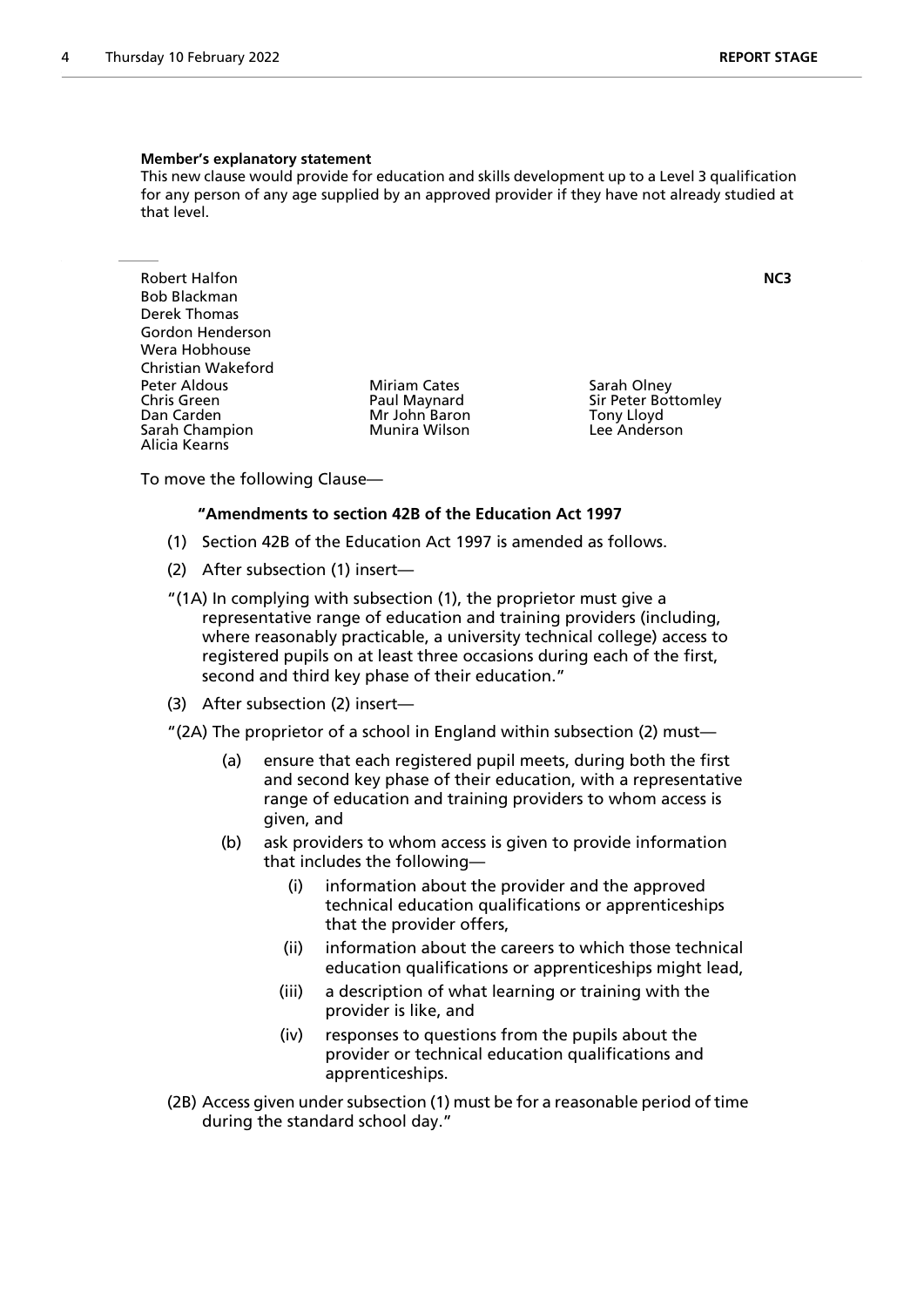- (4) After subsection (5)(a), insert—
	- "(aa) a requirement to provide access to a representative range of education and training providers to include where practicable a university technical college;"
- (5) In subsection (5)(c), after "access" insert "and the times at which the access is to be given;"
- (6) After subsection (5)(c), insert—
	- "(d) an explanation of how the proprietor proposes to comply with the obligations imposed under subsection (2A)."
- (7) After subsection (9), insert—

"(9A) For the purposes of this section—

- (a) the first key phase of a pupil's education is the period—
	- (i) beginning at the same time as the school year in which the majority of pupils in the pupil's class attain the age of 13, and
	- (ii) ending with 28 February in the following school year;
- (b) the second key phase of a pupil's education is the period—
	- (i) beginning at the same time as the school year in which the majority of pupils in the pupil's class attain the age of 15, and
	- (ii) ending with 28 February in the following school year;
- (c) the third key phase of a pupil's education is the period
	- beginning at the same time as the school year in which the majority of pupils in the pupil's class attain the age of 17, and
	- (ii) ending with 28 February in the following school year.""

#### **Member's explanatory statement**

This new clause is intended to replace Clause 14. This clause will ensure that section 2 of the Technical and Further Education Act 2017, commonly known as the Baker Clause, is legally enforceable.

Chris Skidmore **NC4**

To move the following Clause—

#### **"Green Skills Strategy**

 The Secretary of State must, before the end of the period of 12 months beginning with the day on which this Act is passed, publish a Green Skills Strategy, setting out a plan to support people to attain the skills, capabilities or expertise through higher education, further education or technical education that directly contribute to, or indirectly support, the following—

- (a) compliance with the duty imposed by section 1 of the Climate Change Act 2008 (United Kingdom net zero emissions target),
- (b) adaptation to climate change, or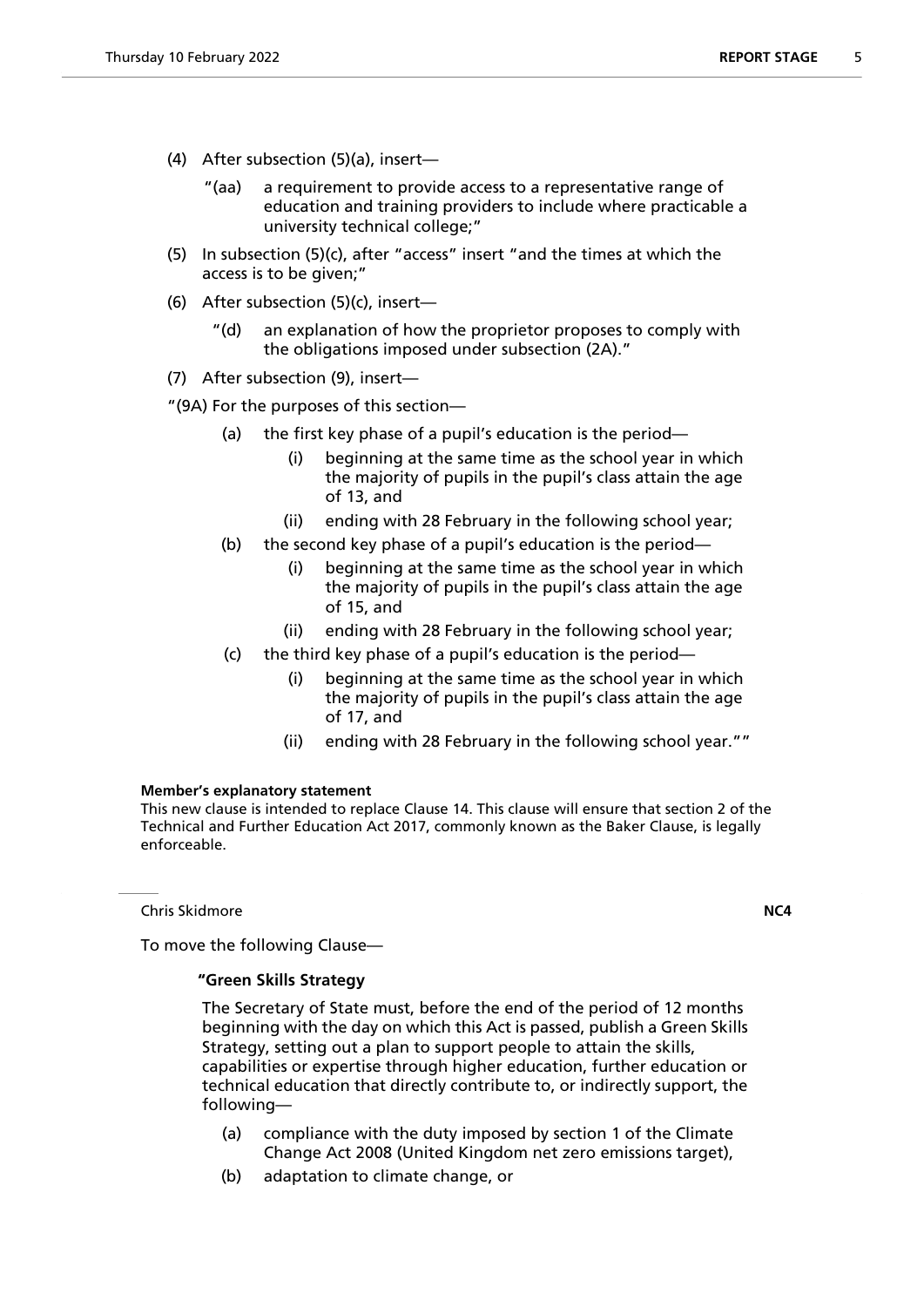(c) meeting other environmental goals (such as restoration or enhancement of the natural environment)."

#### **Member's explanatory statement**

This new clause would require the Secretary of State to publish a national green skills strategy which would set out a plan to support people to attain skills which will directly contribute to or indirectly support climate change and environmental goals.

Peter Aldous **NC5** Chris Skidmore

To move the following Clause—

#### **"Universal Credit conditionality review**

 The Secretary of State must review universal credit conditionality with a view to ensuring that adult learners who are—

- (a) unemployed, and
- (b) in receipt of universal credit

remain entitled to universal credit if they enrol on an approved course for a qualification which is deemed to support them to secure sustainable employment."

#### **Member's explanatory statement**

This new clause is intended to ensure greater flexibility for potential students in receipt of universal credit to take up appropriate training that will better equip them for employment.

Chris Skidmore **NC6** Caroline Ansell

To move the following Clause—

#### **"Skills levels in England and Wales: review**

- (1) Within one year of the passing of this Act, and each year thereafter, the Secretary of State must prepare and publish a report on overall levels of skills in England and Wales and their economic impact, including regional and demographic breakdowns.
- (2) The report under subsection (1) must in particular examine—
	- (a) cohort sizes and compositions of all qualifications from entry level to level 8,
	- (b) cohort skill achievement rates, in terms of result breakdowns,
	- (c) cohort placement success rates, in terms of numbers in further qualifications or new employment within 12 months after achieving each qualification,
	- (d) job retention and labour market turnover,
	- (e) labour productivity, and
	- (f) job satisfaction and fulfilment.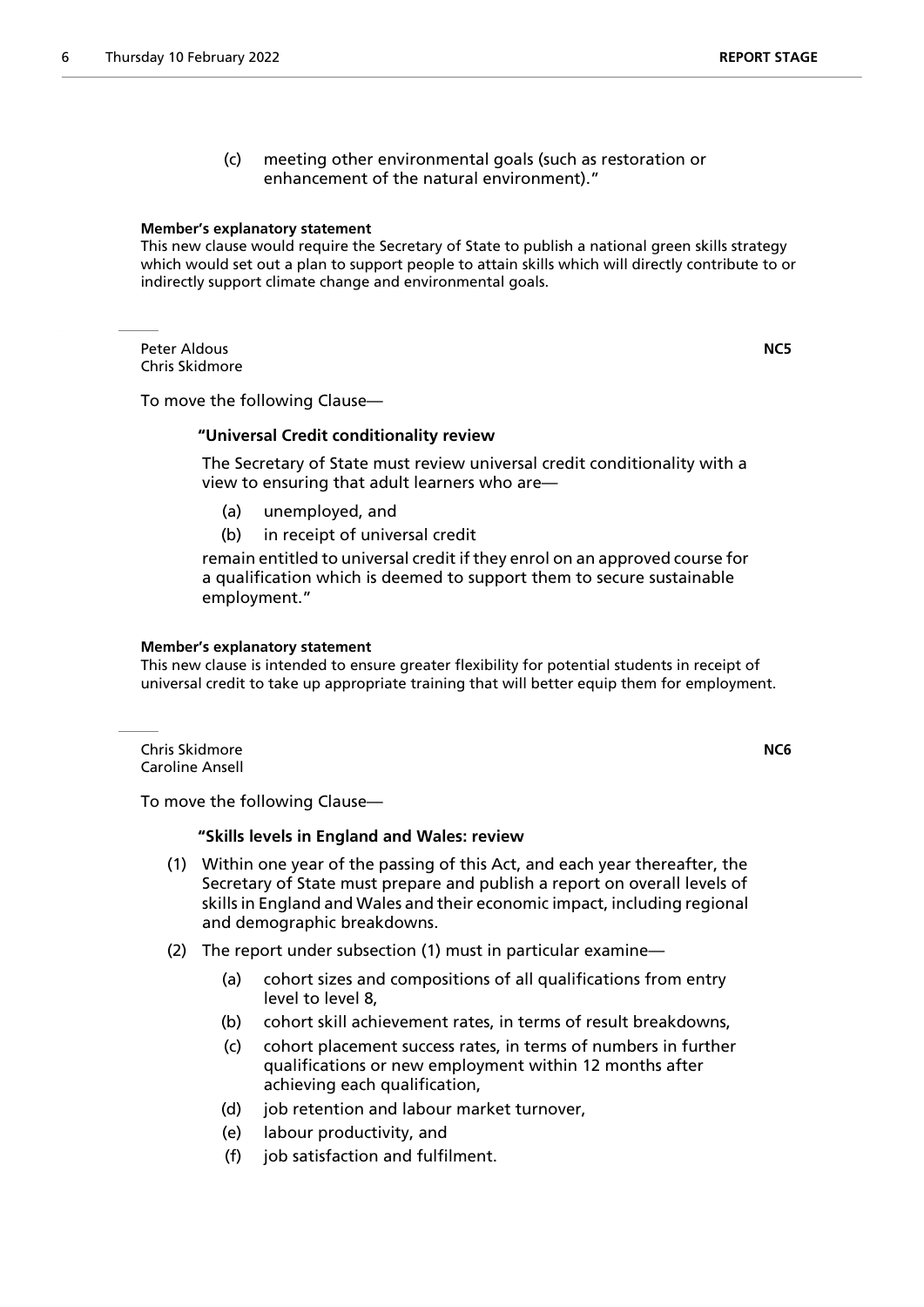(3) The report under subsection (1) must be laid before both Houses of Parliament."

# **Member's explanatory statement**

This new clause would require the Secretary of State to publish an annual report on overall skills levels and economic output across England and Wales.

Chris Skidmore **NC7**

To move the following Clause—

# **"Lifetime skills guarantee**

- (1) All persons have the right to study a fully-funded approved course for a qualification up to level 3 supplied by an approved provider of further, higher, or technical education if they—
	- (a) do not currently hold a level 3 qualification, or
	- (b) currently hold a level 3 qualification and would benefit from retraining.
- (2) The Secretary of State must prepare and publish a list of approved courses for the purposes of subsection (1).
- (3) The Secretary of State must consult on the list of approved courses to ensure that they are compatible with national levelling up and skills strategies.
- (4) The Secretary of State must review the list of approved courses at least every six months with a view to ensuring that they reflect the skills needed as the economy changes."

# **Member's explanatory statement**

This new clause places the Government lifetime skills guarantee on a statutory footing, ensuring that those without an A-level or equivalent qualification, or who hold such qualification but would benefit from reskilling, are able to study a fully funded approved course.

Chris Skidmore **NC8**

# To move the following Clause—

# **"National Strategy for Integrated Education**

- (1) The Secretary of State must, before the end of the period of 12 months beginning with the day on which this Act is passed, publish a National Strategy for Integrated Education.
- (2) A strategy under this section must—
	- (a) support the creation or development of courses offering integrated academic and vocational content, or a range of academic and vocational modules which can be combined into hybrid qualifications, at levels 4 to 8;
	- (b) support the creation or development of institutions offering courses under paragraph (a);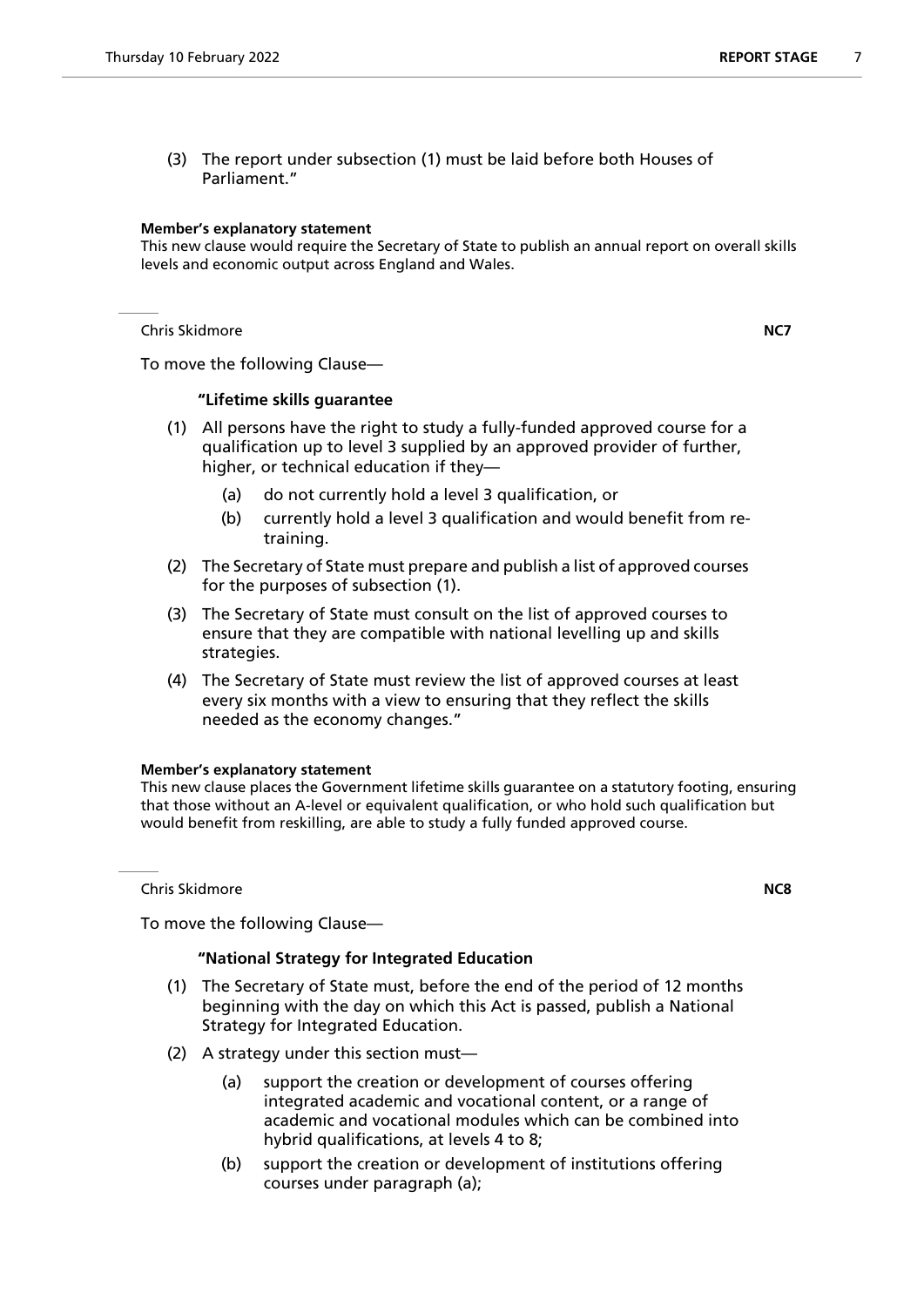- (c) set out a role for training programme providers in designing courses under paragraph (a).
- (3) The Secretary of State must consult the Institute for Apprenticeships and Technical Education, Ofqual, and Quality Assurance Agency on any strategy to be published under this section.
- (4) The Secretary of State must make regulations within 24 months of the passing of this Act to provide for such elements of the strategy as require enactment through statutory provisions."

Chris Skidmore **NC9**

To move the following Clause—

# **"Integrated compatibility of modules and accreditation**

- (1) The Secretary of State must publish a National Accreditation Framework for Modular Learning. A framework must include guidance on—
	- (a) the unbundling of modular components of courses and qualifications;
	- (b) the stacking of modular components of courses and qualifications; and
	- (c) the transfer of modular components between institutions,

for the purposes of ensuring—

- (i) transparency;
- (ii) mutual recognition of qualifications across academic, vocational and integrated further and higher education institutions; and
- (iii) clarity on the options available to learners for unbundling or stacking modules into an overall qualification which meets the needs of their own professional development, and skills gaps within the national labour-market.
- (2) The Institute for Apprenticeships and Technical Education, Ofqual, and Quality Assurance Agency must assist in the preparation of any framework under this section.
- (3) A framework under this section must set out a role for the Institute, Ofqual and the Quality Assurance Agency in ensuring the effective operation of the framework."

Chris Skidmore **NC10**

To move the following Clause—

# **"Role of employers in employee reskilling**

- (1) The Secretary of State may make regulations for the purpose of ensuring that employers provide—
	- (a) a minimum number of hours per year for in-work training and skills development for employees; and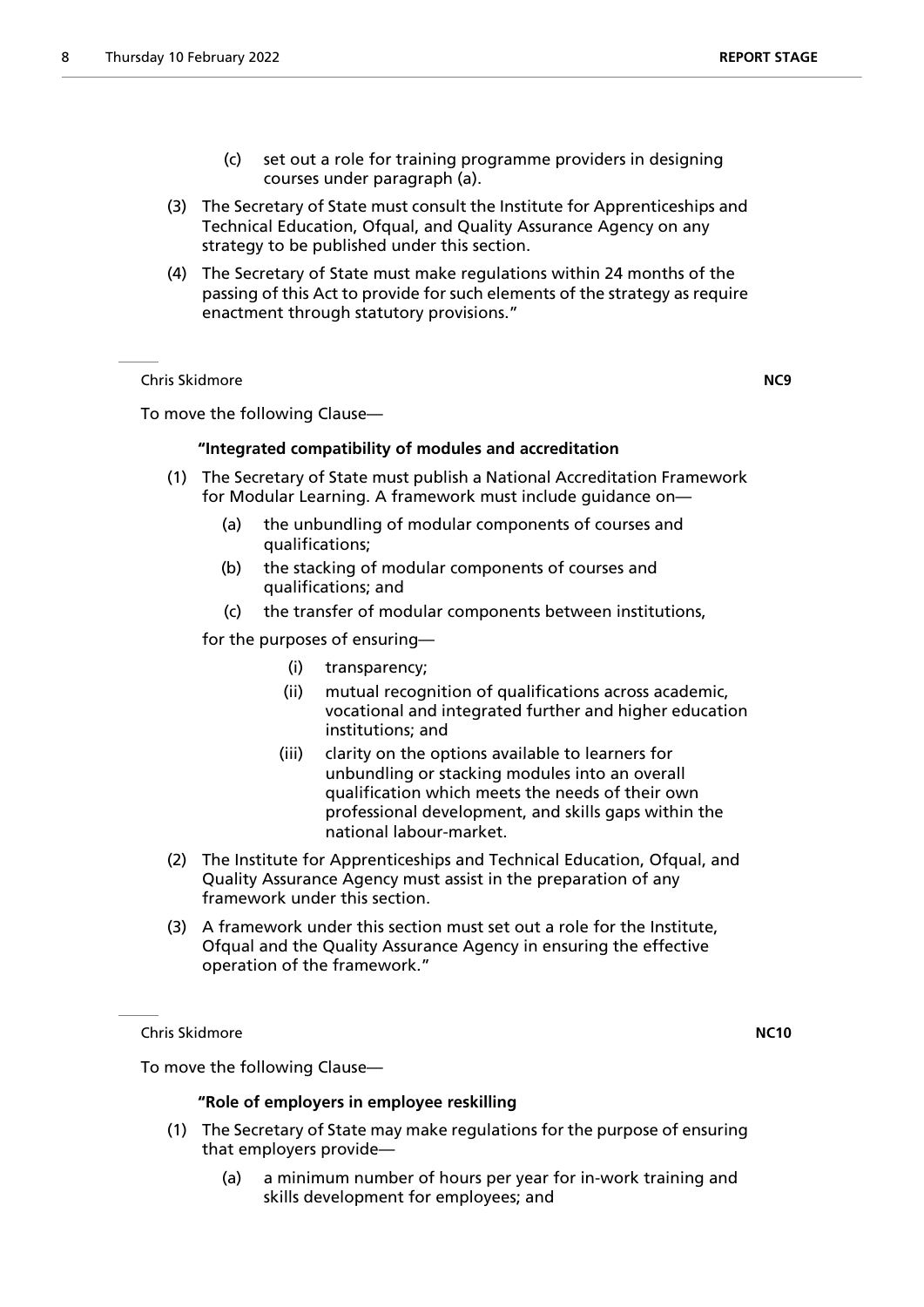- (b) a minimum number of hours of retraining support for courses chosen at the discretion of former employees who have been made redundant, as part of an employer's redundancy package.
- (2) The minimum numbers of hours under section (1)(a) and (b) are to be set by the Secretary of State.
- (3) In this section, "employer" has the same meaning as in section 4.
- (4) The Secretary of State may, by regulation, establish a skills tax credit, for the purpose of—
	- (a) making allowance for funding the provision of time and training under subsection (1); and
	- (b) incentivising and rewarding employers for investing the skills development of their employees."

# Munira Wilson **NC11**

To move the following Clause—

# **"Transition to 16+ education**

- (1) The Secretary of State may make regulations requiring local authorities to fulfil the function of an admissions authority with regard to admissions to further education courses provided within their administrative jurisdiction, for the purposes of ensuring admission to further education is allocated in an open and fair manner.
- (2) Regulations under this section may require local authorities to run admissions processes in relation to further education in a manner comparable with the processes set out in Part III of the School Standards and Framework Act 1998 in so far as they relate to the admissions processes for primary and secondary education.
- (3) In this section, "further education" has the same meaning as in the Education Act 1996 (see section 2 of that Act)."

#### **Member's explanatory statement**

This new clause would allow the Secretary of State to require local authorities to run admission to further education in a manner comparable to admissions for primary and secondary education.

**Stephen Timms NC13** 

 $\star$  To move the following Clause—

# **"Access to Sharia-compliant lifelong learning loans**

- (1) The Secretary of State must make provision by regulations for Shariacompliant student finance to be made available as part of the lifelong learning entitlement.
- (2) Regulations under this section are to be made by statutory instrument, and a statutory instrument containing regulations under this section may not be made unless a draft of the instrument has been laid before, and approved by a resolution of, each House of Parliament."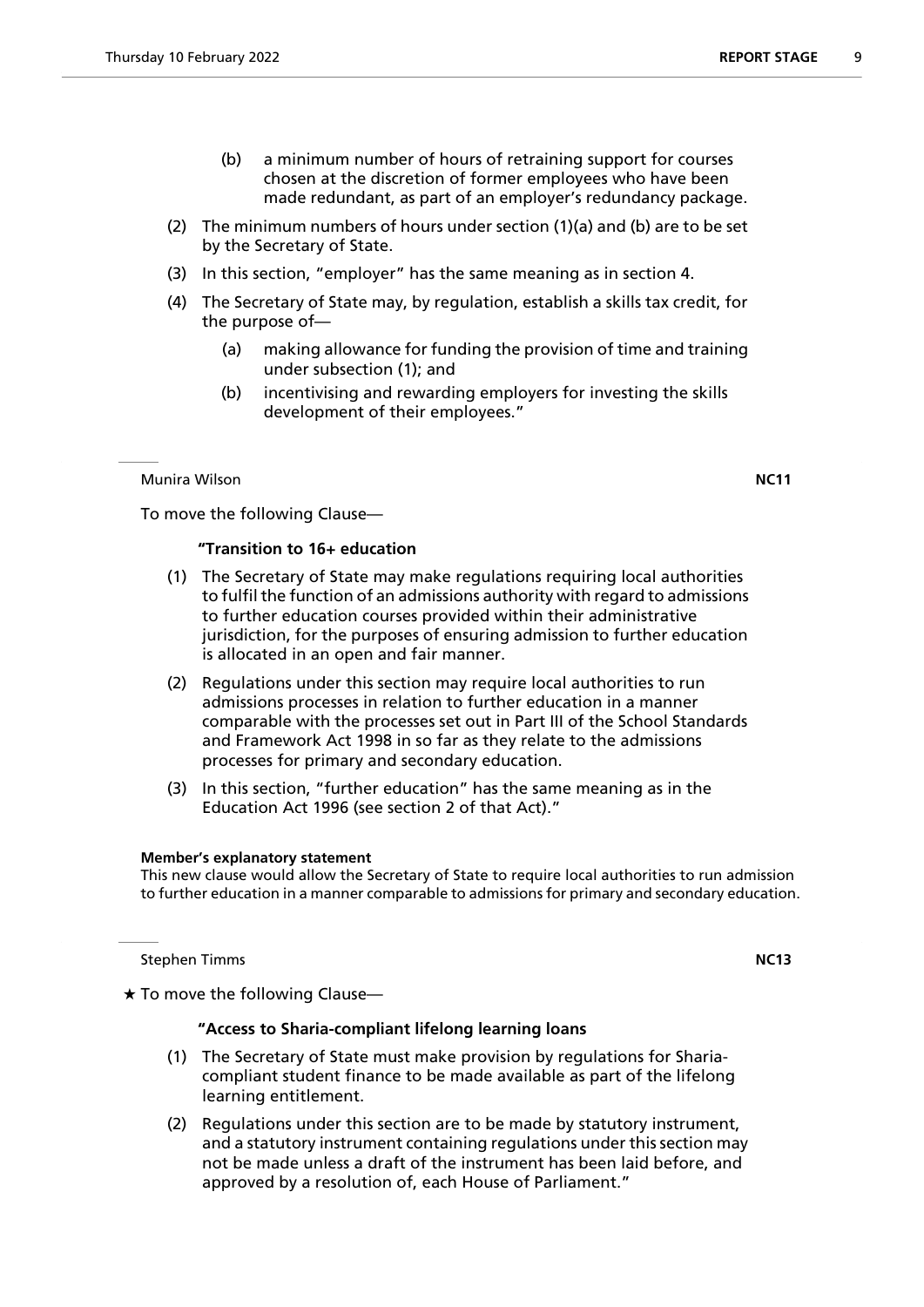#### **Member's explanatory statement**

This new clause allows the Secretary of State to make provision for Sharia-compliant LLE loans.

Caroline Lucas **NC14**

 $\star$  To move the following Clause—

# **"Recognition of skills in the energy sector**

- (1) Within six months of the passing of this Act, the Secretary of State must publish an Energy Sector Skills Strategy, for the purposes of—
	- (a) achieving cross-sector recognition of core skills and training in the offshore energy sector, including the oil and gas sector, and the renewable energy sector; and
	- (b) ensuring training and training standards bodies within the offshore energy sector adopt a transferable skills and competency-based approach to training.
- (2) The strategy must target all workers, whether directly or indirectly (subcontracted or agency) employed, or engaged through day-rate or selfemployed contract models.
- (3) When producing the strategy, the Secretary of State must consult with—
	- (a) workers within the offshore energy sector;
	- (b) unions within the offshore energy sector;
	- (c) energy companies; and
	- (d) training standards bodies relevant to the offshore energy sector.
- (4) The Secretary of State must implement the strategy within 12 months of the passing of this Act. The Secretary of State may make regulations to provide for such elements of the strategy as require enactment through statutory provision."

# **Member's explanatory statement**

This new clause would facilitate cross-sector recognition of skills and training between the oil and gas sector and the renewable energy sector.

Caroline Lucas **NC15**

 $\star$  To move the following Clause—

#### **"Retraining guarantee for oil and gas workers**

- (1) The Secretary of State must guarantee access to training, grants, resources and other support facilities to workers in the oil and gas sector, including—
	- (a) assessment of existing skills and training;
	- (b) understanding of skills matrices for careers in the offshore energy sector, including renewable energy and oil and gas;
	- (c) advice on alternative green energy jobs; and
	- (d) funding to complete training relevant to the green energy sector;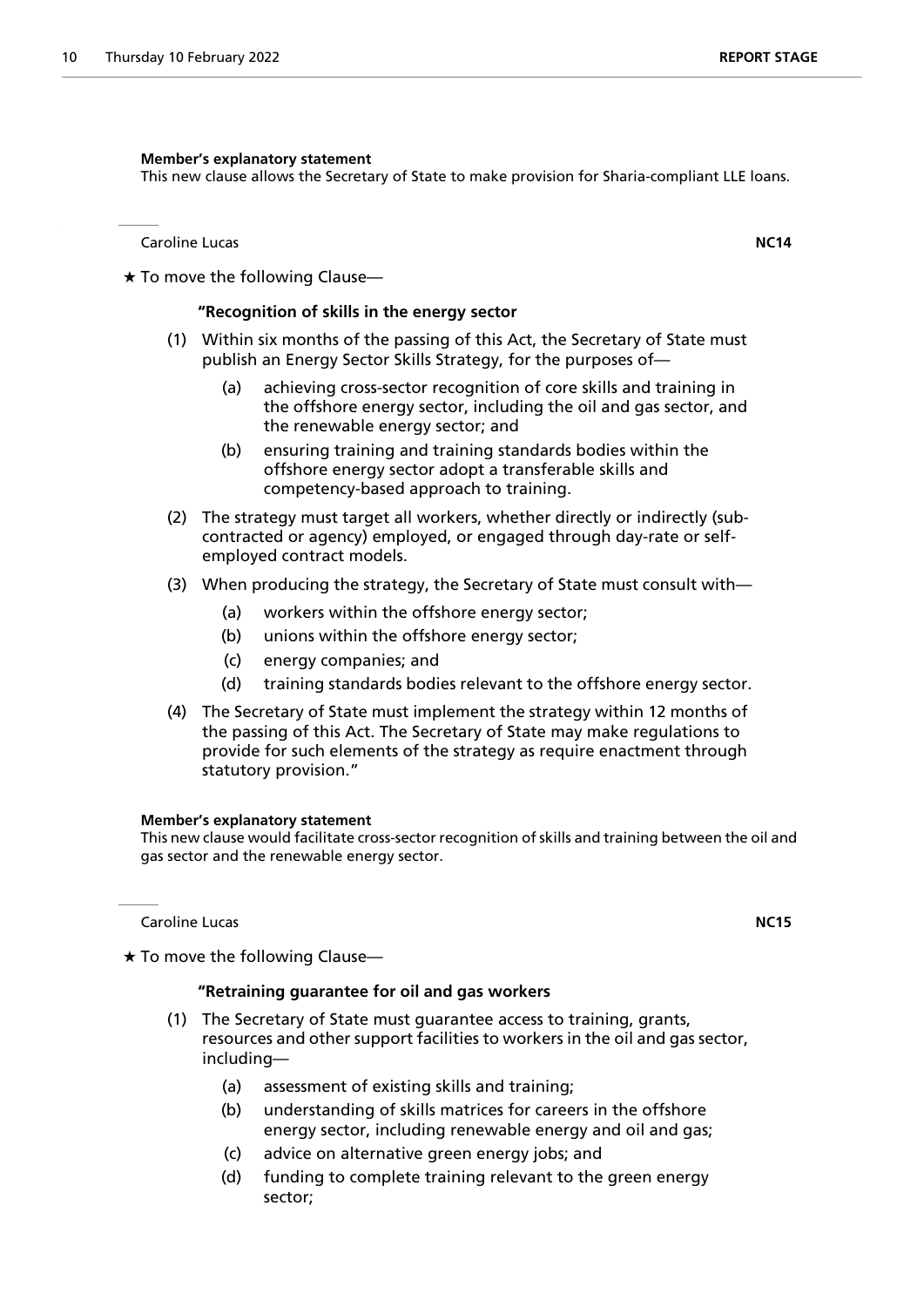for the purpose of proactively supporting oil and gas workers wishing to transition to careers in the green energy sector, regardless of their current contract status.

- (2) Support under this section must be made available to—
	- (a) all workers, whether directly or indirectly (sub-contracted or agency) employed, or engaged through day-rate or selfemployed contract models; and
	- (b) workers who have recently left the oil and gas sector."

#### **Member's explanatory statement**

This new clause would establish a retraining guarantee for oil and gas workers seeking to leave the sector, supporting them in transitioning to green energy jobs.

Peter Aldous **2**

Clause 1, page 2, line 36, after "authority" insert "and further education providers in the specified area"

Chris Skidmore **4**

Clause 2, page 3, line 20, after "employers", insert "and any relevant community, education, arts, faith and third sector organisations"

Chris Skidmore **5**

Clause 2, page 3, line 41, at end insert—

"(6) The functions of the Secretary of State under this section may also be exercised by a relevant mayoral combined authority in England, where the designation relates to an area within their administrative jurisdiction, provided that education and skills are within the relevant authority's devolved competence."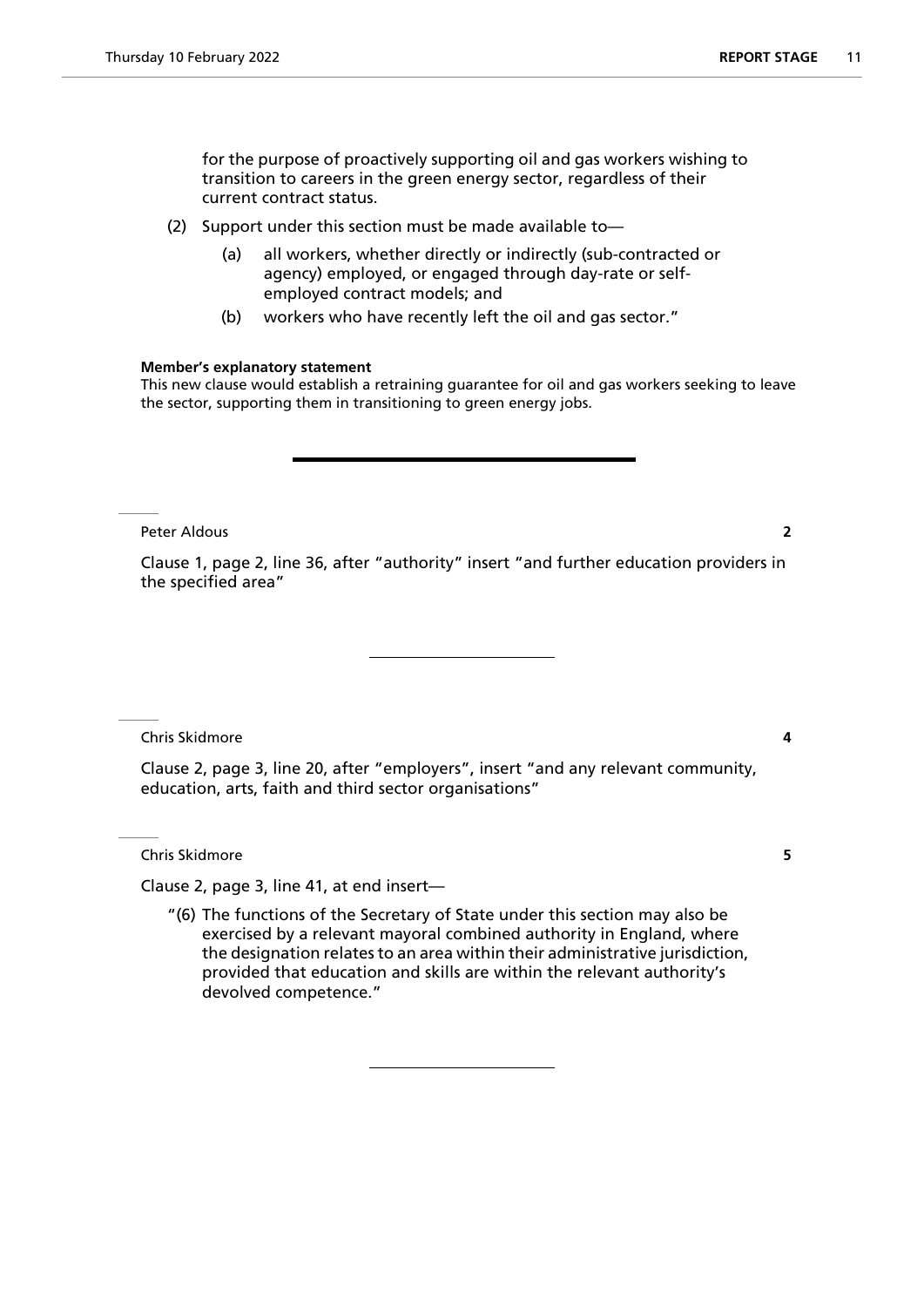Chris Skidmore **6**

Clause 3, page 4, line 18, at end insert—

"(5) The functions of the Secretary of State under this section may also be exercised by a relevant mayoral combined authority in England, where the designation relates to an area within their administrative jurisdiction, provided that education and skills are within the relevant authority's devolved competence."

Robert Halfon **1**

Page 17, line 28, leave out Clause 14

**Member's explanatory statement** This amendment is consequential on NC3.

Chris Skidmore **8**

Clause 14, page 17, line 28, at end insert—

"(A1)Section 42A of the Education Act 1997 (Provision of careers guidance in schools in England) is amended as follows—

After subsection (4)(c), insert—

"(d) is provided by a person who is registered with the Career Development Institute, and who holds a level 4 qualification.""

Chris Skidmore **7**

Clause 14, page 19, line 1, at end insert—

"(9B) Local Authorities shall have oversight of the provisions in subsection (2A) and subsection (5), for the purposes of ensuring the provision of careers advice is consistent and high quality."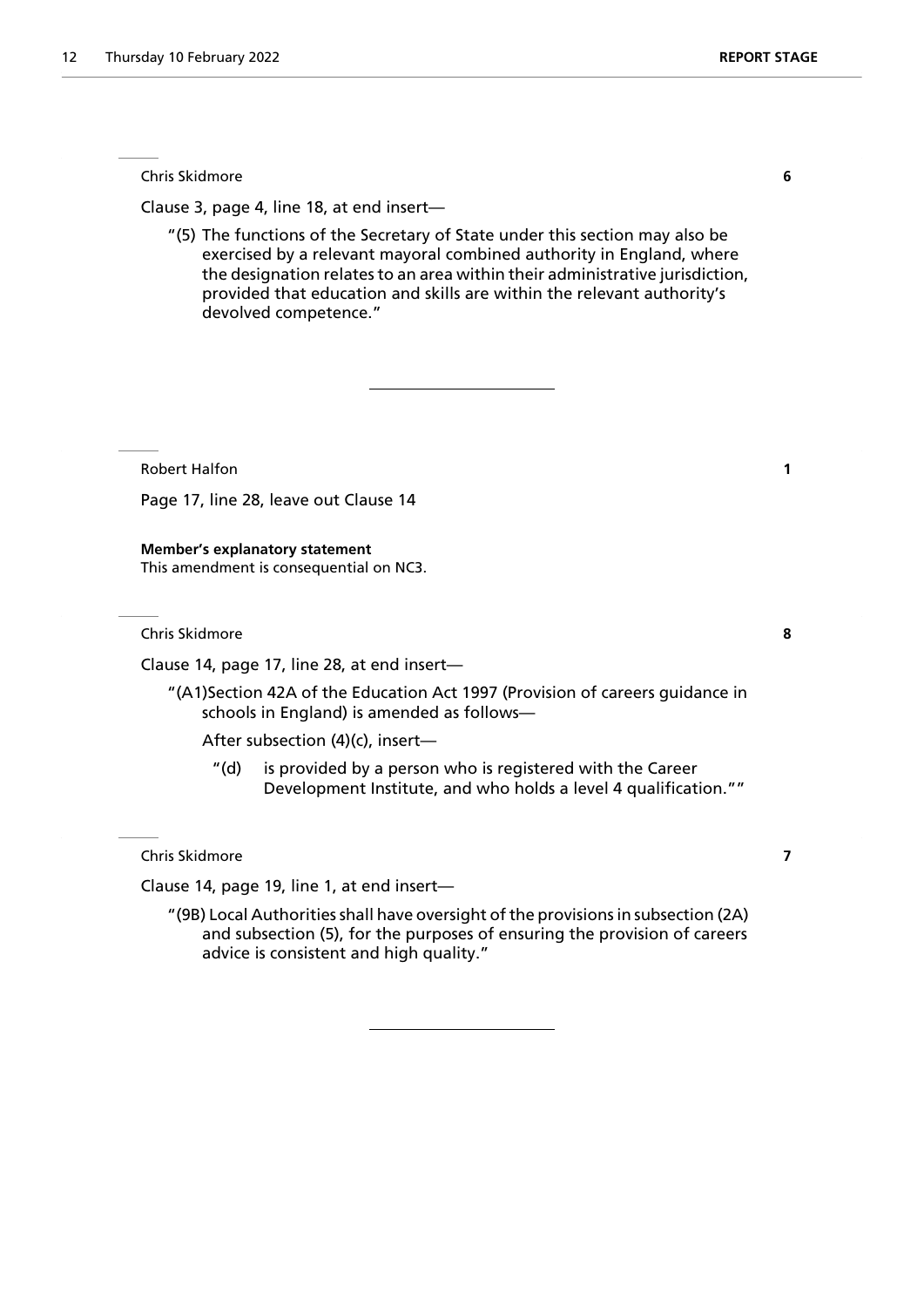Chris Skidmore **3**

Clause 15, page 20, line 29, at end insert—

- "(3) After section 22(2)(c) of the Teaching and Higher Education Act 1998 insert—
	- "(ca) for the establishment of a system of means-tested financial grants, for the purpose of ensuring that financial hardship is not a dissuading factor in the take-up of higher education or further education modules or courses.""

**Caroline Lucas 11** 

 $\star$  Clause 34, page 40, line 20, at end insert-

"(e) Sections [*Recognition of skills in the energy sector*] and [*Retraining guarantee for oil and gas workers*]."

# **Member's explanatory statement**

This amendment is consequential on NC14 and NC15.

Secretary Nadhim Zahawi **9**

Clause 35, page 40, line 31, leave out "and 23 to" and insert ", 23 to (*Office for Students: publication and protection from defamation*) and"

**Member's explanatory statement** This amendment brings NC12 into force two months after Royal Assent.